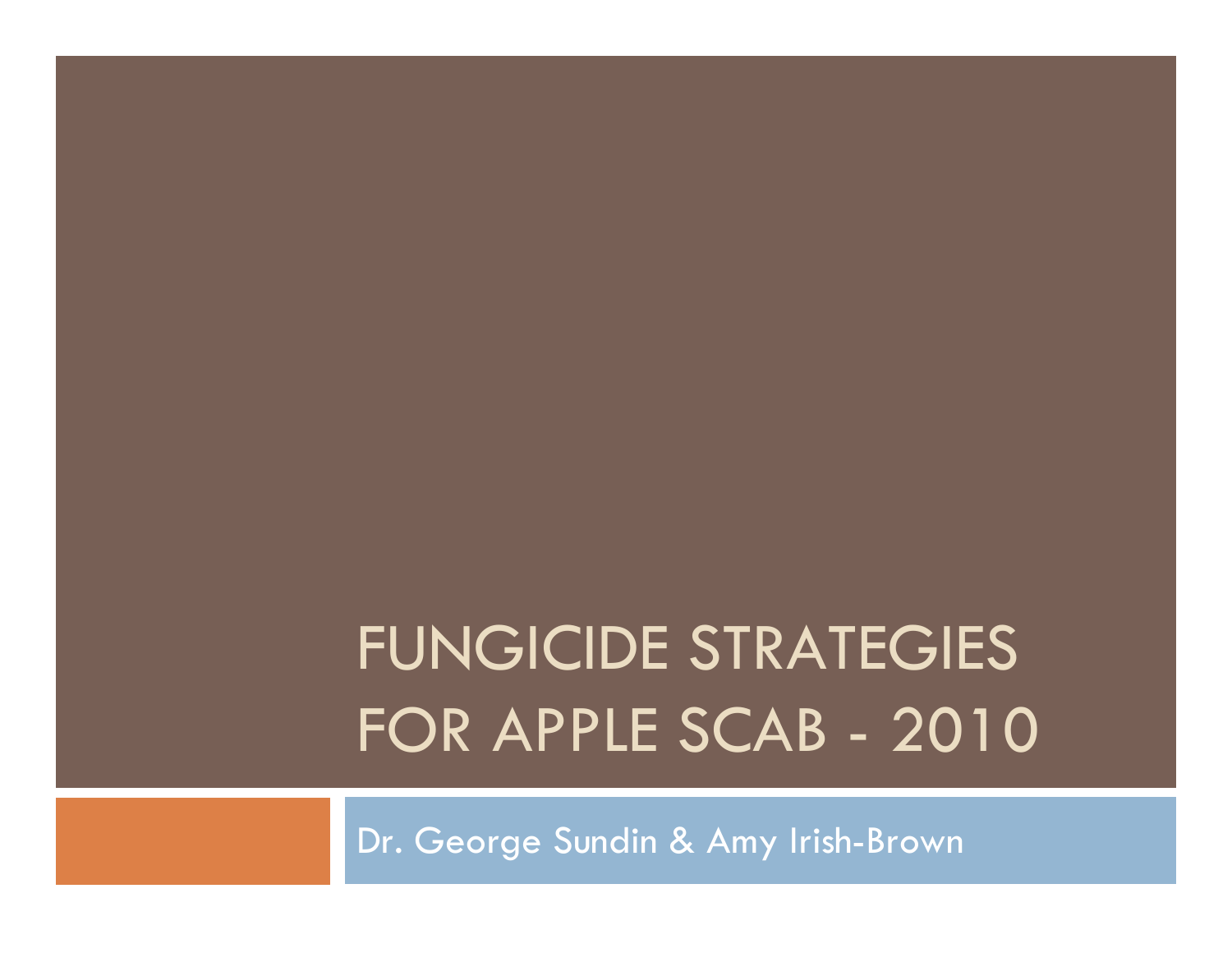**Fungicide Strategies for Apple 2010** 

- $\Box$  Limited modes of action
- $\Box$  Use strobilurins with caution (tank-mix with EBDC)
- □ EBDC's
- □ Captan
- Anilinopyrimidines
	- □ Vangard, Scala
- □ 2<sup>nd</sup> generation SI's -- Indar, Inspire Super
- $\Box$  Copper possible green tip spray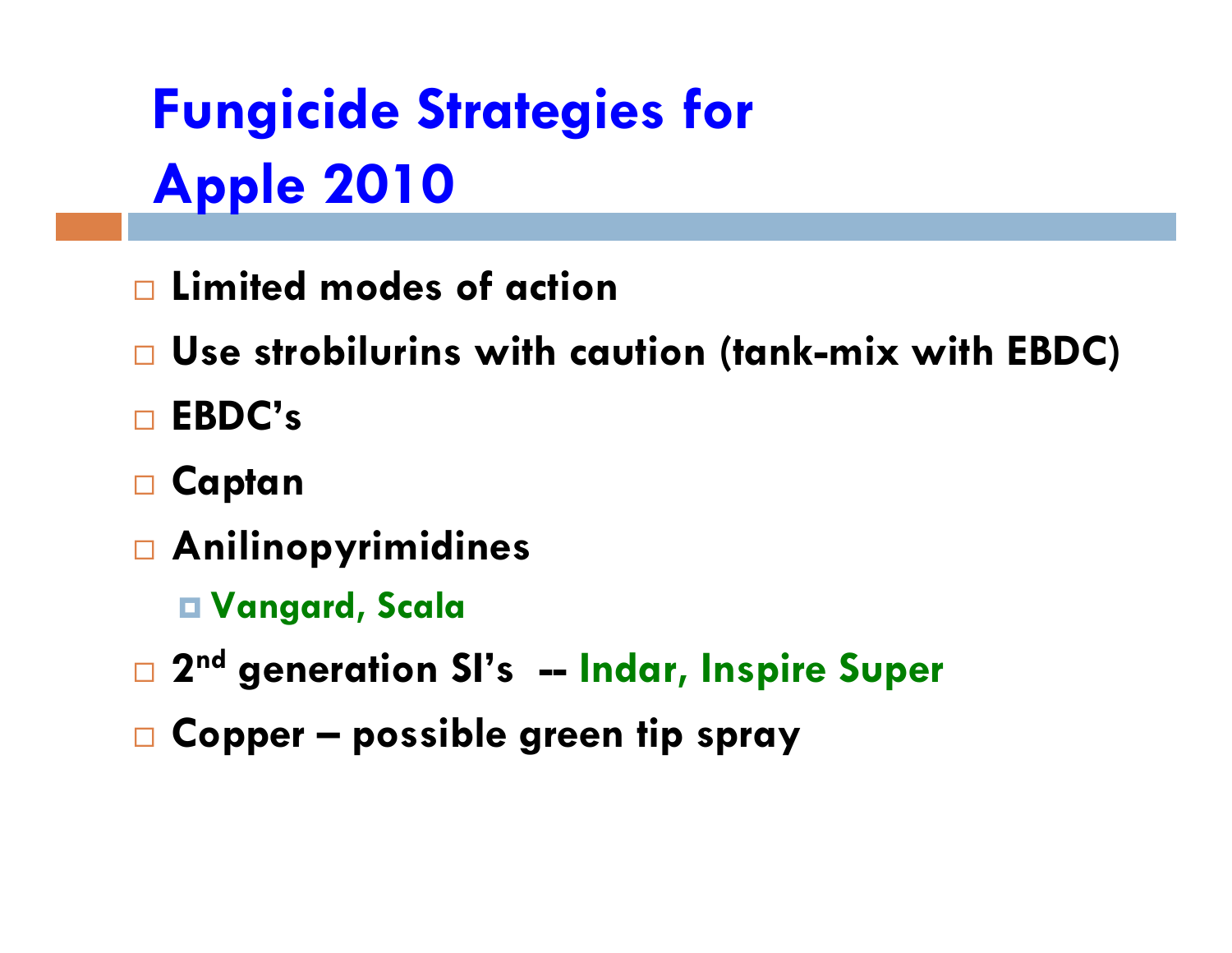# Start early -- do not let disease get started at green tip!!

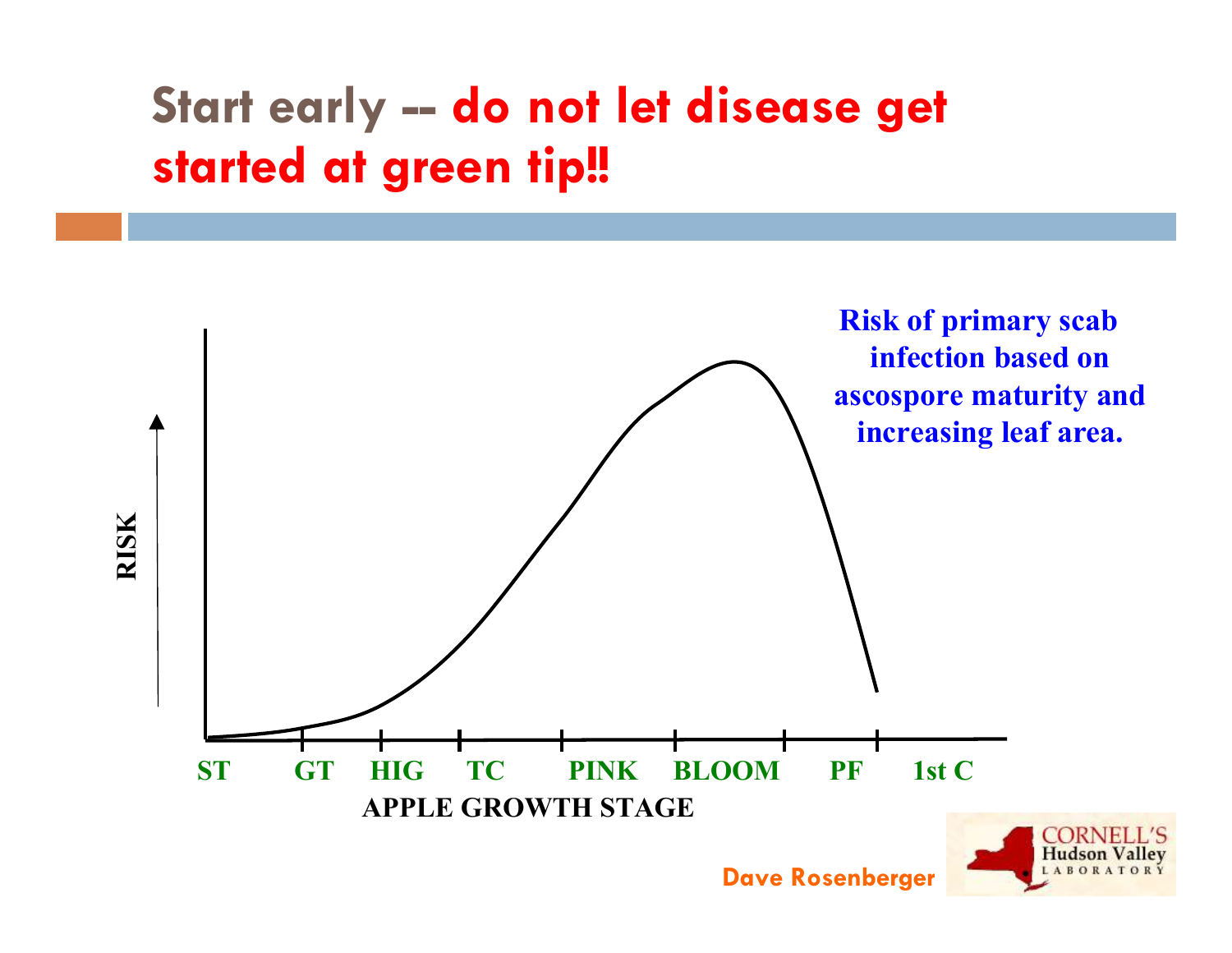### Apple Scab Control Issues – <sup>2010</sup>

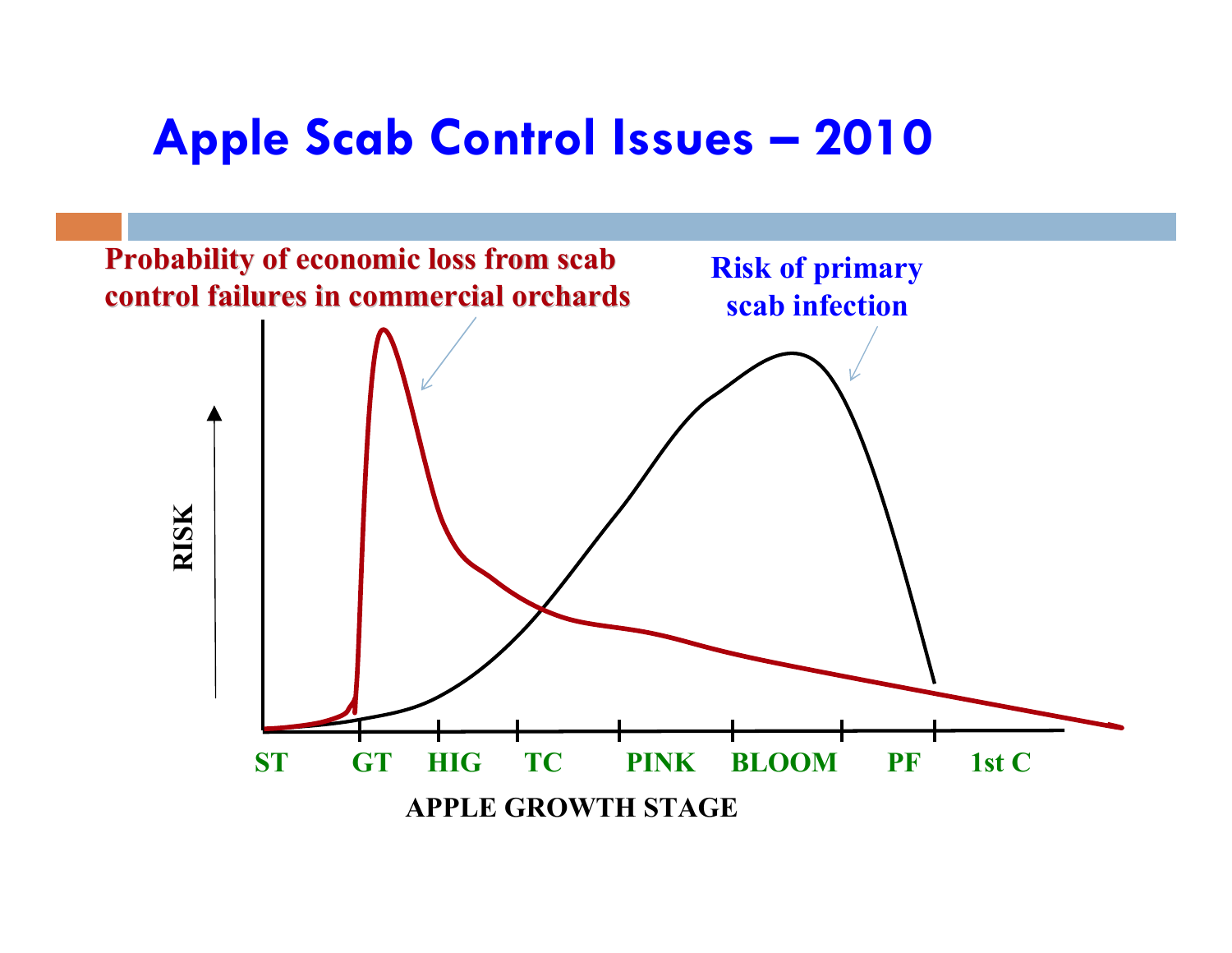### Apple Scab Control Issues – <sup>2010</sup>

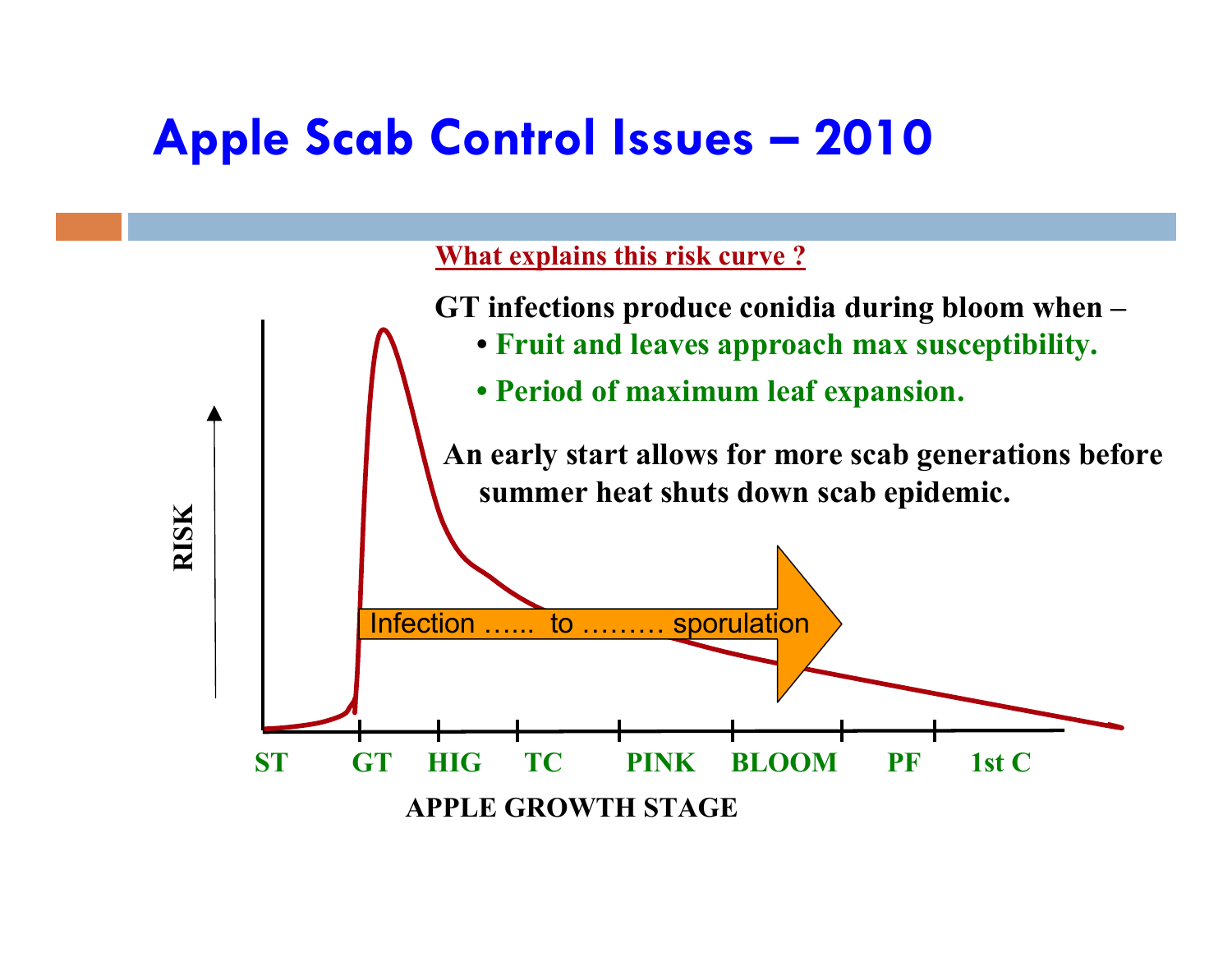## Pink to petal fall -- traditionally the period of most primary inoculum

 $\Box$ Insist on 100% control; protectant strategy for fungicide use

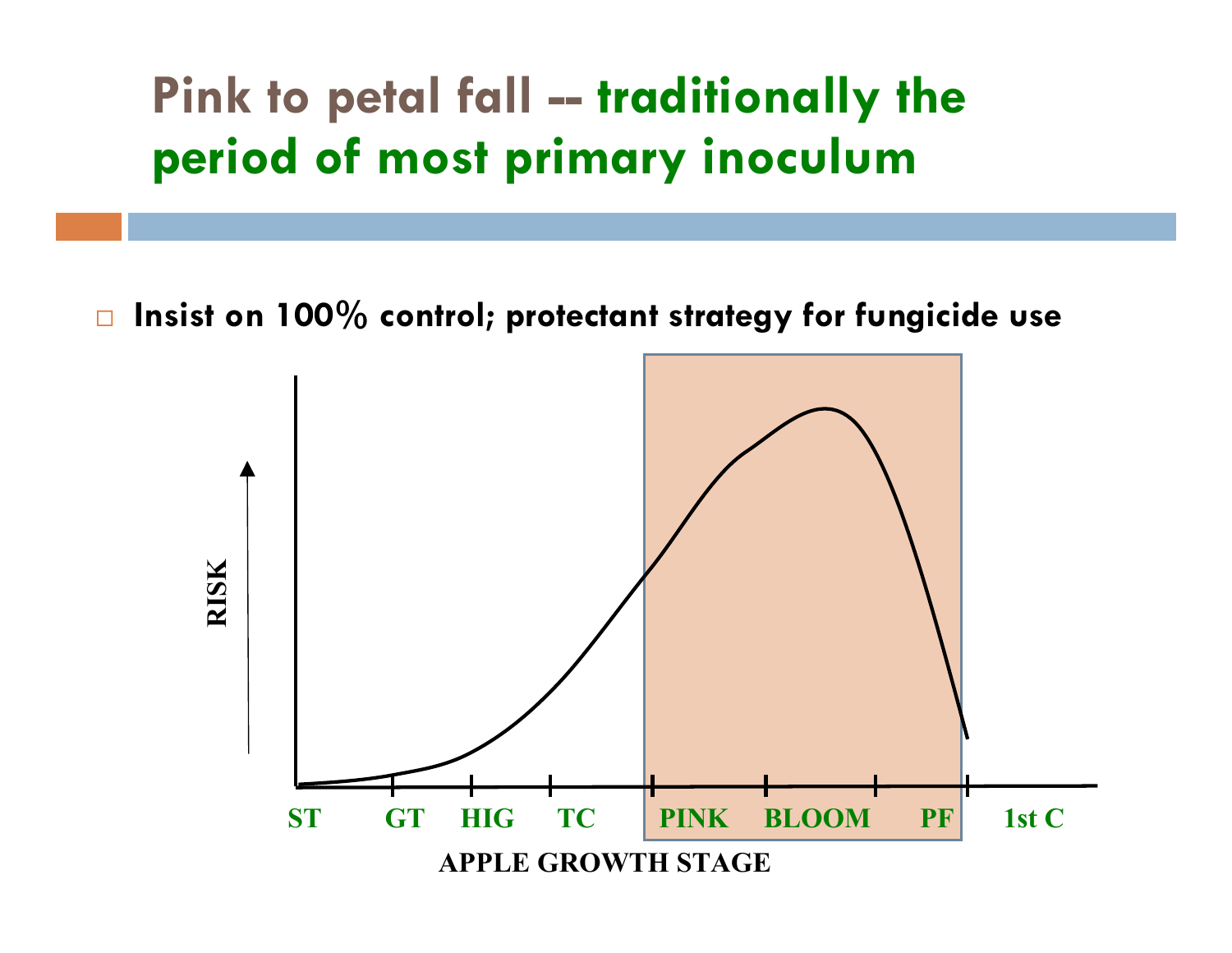#### 2009 Primary Apple Scab Infections

#### **Final Version**

#### **Sparta**

| Rain<br>No.    | Stage (McIntosh)     | Date | Start Time   | Rainfall<br>(in.) | Wet<br>Hours   | Ave:<br>Temp:<br>F | Mills Severity | Spores<br>/Rod <sup>*</sup> | Spore<br>Index | DD Base<br>32 | 96<br>Mature<br>Spores | Predicted<br>Lesion<br>Date | Date<br>Les ion<br>Found |
|----------------|----------------------|------|--------------|-------------------|----------------|--------------------|----------------|-----------------------------|----------------|---------------|------------------------|-----------------------------|--------------------------|
|                | 1st Green            | 4/12 |              |                   |                |                    |                |                             |                | $\mathbf{0}$  |                        |                             |                          |
| 1.             | 1st Green            | 4/14 | 5 AM         | 0.06              | 14             | 41                 | None           | 1982                        | Light          | 17            | 1%                     |                             |                          |
| 2              | 1st Green            | 4/15 | 6 AM         | 0.01              | 2              | 41                 | None           | $0**$                       |                | 36            |                        |                             |                          |
| 3              | 1/4" Green           | 4/19 | 6 PM         | 1.06              | 59             | 38                 | Moderate       | 4635                        | Moderate       | 116           | 3%                     | 5/5                         | 5/8                      |
| $\overline{4}$ | 1/2" Green           | 4/24 | 7 AM         | 0.04              | $\overline{2}$ | 53                 | None           | $0**$                       |                | 184           | 10%                    | $\overline{\phantom{0}}$    |                          |
| 5              | 1/2" Green           | 4/25 | <b>10 AM</b> | 3.57              | 36             | 54                 | Heavy          | 9540                        | Heavy          | 212           | 11%                    | 5/8                         | 5/10                     |
| 6              | <b>Tight Cluster</b> | 4/27 | <b>11 PM</b> | 0.55              | 10             | 49                 | None           | 1740                        | Light          | 266           | 21%                    |                             |                          |
| 7              | Open Cluster         | 4/30 | 9 AM         | 1.33              | 20             | 55                 | Moderate       | 320                         | Light          | 327           | 27%                    | 5/14                        | 5/15                     |
| 8              | <b>Bloom</b>         | 5/9  | 3 AM         | 0.35              | 8              | 53                 | None           | 26655                       | Heavy          | 431           | 45%                    |                             |                          |
| 9              | <b>Bloom</b>         | 5/13 | <b>10 PM</b> | 0.7               | 7              | 63                 | None           | 2025                        | Light          | 609           | 85%                    | ?5/25                       |                          |
| 10             | Petal Fall           | 5/15 | <b>10 PM</b> | 0.04              | 9              | 54                 | None           | $0**$                       |                | 658           | 91%                    | ?5/26                       |                          |
| 11             | Petal Fall           | 5/24 | 4 AM         | 0.01              | 4              | 59                 | None           | 165                         | Light          | 897           | 97%                    |                             |                          |
| 12             | 8 mm                 | 5/26 | 9 PM         | 1                 | 16             |                    | 64 Moderate    | 6450                        | Moderate       | 955           | 99%                    | 6/7                         | 6/8                      |
| 13             | 10 <sub>mm</sub>     | 5/28 | 2 AM         | 0.02              | 20             | 51                 | Moderate       | $0**$                       |                | 1012          | 100%                   | 6/9                         | 6/8                      |
| 14             | $12 \, \text{mm}$    | 5/30 | 1 PM         | 0.01              | $\overline{c}$ | 63                 | None           | $0**$                       |                | 1062          |                        |                             |                          |
| 15             | $12 \text{ mm}$      | 6/1  | 5 AM         | 0.08              | $\overline{4}$ | 57                 | None           | $0**$                       |                | 1081          |                        |                             |                          |
| 16             | $24$ mm              | 6/6  | 9 PM         | 0.03              | 3              | 56                 | None           | $\overline{4}$              | Light          | 1235          |                        |                             |                          |
| 17             | $24$ mm              | 6/8  | 5 AM         | 0.71              | 13             | 57                 | Light          | 596                         | Light          | 1297          |                        | 6/18                        | 6/22                     |
| 18             | 30 mm                | 6/11 | 2 PM         | 0.02              | 15             | 57                 | Moderate       | 95                          | Light          | 1381          |                        | 6/21                        | 6/22                     |
| 19             | 32 <sub>mm</sub>     | 6/13 | 5 AM         | 0.04              | 6              | 58                 | None           | $0**$                       |                | 1444          |                        |                             |                          |
| 20             | 35 <sub>mm</sub>     | 6/17 | 2 AM         | 1.49              | 26             | 61                 | Heaw           | 27                          | Light          | 1574          |                        | 6/25                        | 6/30                     |
| 21             | 40 mm                | 6/19 | 2 AM         | 1.16              | 23             | 67                 | Heavy          | 3                           | Light          | 1649          |                        | 6/26                        | 6/30                     |
| 22             | 1.5"                 | 6/27 | <b>11 PM</b> | 0.33              | 4              | 70                 | None           | 0                           | EOP            | 1994          |                        |                             |                          |

Total Spores....

54237

Total Rainfall during primary scab

\*Spore numbers are from the Sparta area.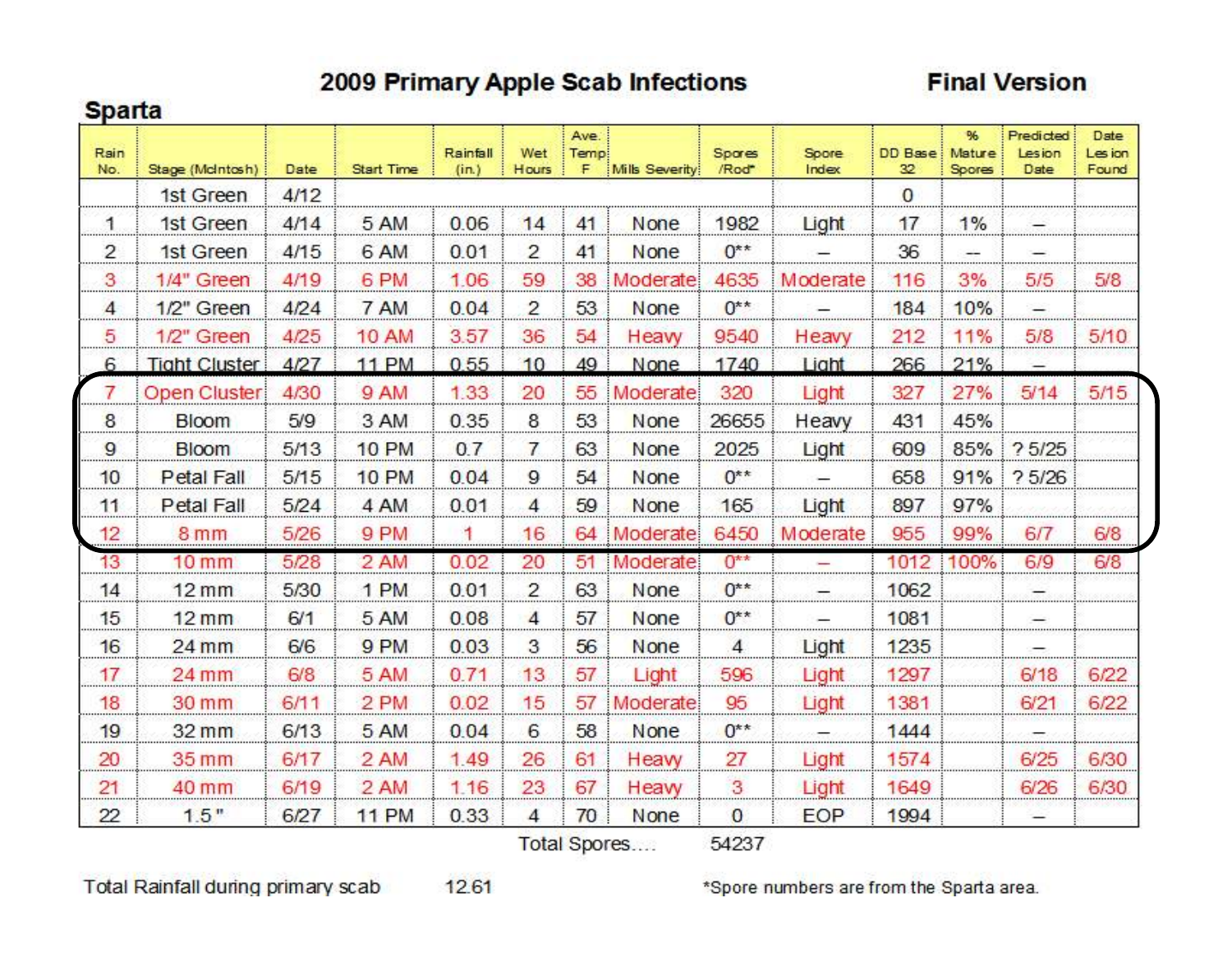#### 2009 Primary Apple Scab Infections

#### **Final Version**

#### **Sparta**

| Rain<br>No.    | Stage (McIntosh)     | Date | <b>Start Time</b> | Rainfall<br>(in.) | Wet<br>Hours   | Ave:<br>Temp:<br>F | Mills Severity: | Spores<br>/Rod" | Spore<br>Index | DD Base   Mature<br>32 | 96<br>Spores | Predicted<br>Lesion<br>Date | Date<br>Les ion<br>Found |  |
|----------------|----------------------|------|-------------------|-------------------|----------------|--------------------|-----------------|-----------------|----------------|------------------------|--------------|-----------------------------|--------------------------|--|
|                | 1st Green            | 4/12 |                   |                   |                |                    |                 |                 |                | $\mathbf{0}$           |              |                             |                          |  |
| $\mathbf{1}$   | 1st Green            | 4/14 | 5 AM              | 0.06              | 14             | 41                 | None            | 1982            | Light          | 17                     | 1%           |                             |                          |  |
| 2              | 1st Green            | 4/15 | 6 AM              | 0.01              | 2              | 41                 | None            | $0**$           |                | 36                     |              |                             |                          |  |
| 3              | 1/4" Green           | 4/19 | 6 PM              | 1.06              | 59             | 38                 | Moderate        | 4635            | Moderate       | 116                    | 3%           | 5/5                         | 5/8                      |  |
| $\overline{4}$ | 1/2" Green           | 4/24 | 7 AM              | 0.04              | 2              | 53                 | None            | $0**$           |                | 184                    | 10%          | $\overline{\phantom{0}}$    |                          |  |
| 5              | 1/2" Green           | 4/25 | 10 AM             | 3.57              | 36             | 54                 | Heaw            | 9540            | Heavy          | 212                    | 11%          | 5/8                         | 5/10                     |  |
| 6              | <b>Tight Cluster</b> | 4/27 | <b>11 PM</b>      | 0.55              | 10             | 49                 | None            | 1740            | Light          | 266                    | 21%          |                             |                          |  |
| 7              | Open Cluster         | 4/30 | 9 AM              | 1.33              | 20             | 55                 | Moderate        | 320             | Light          | 327                    | 27%          | 5/14                        | 5/15                     |  |
| 8              | <b>Bloom</b>         | 5/9  | 3 AM              | 0.35              | 8              | 53                 | None            | 26655           | Heavy          | 431                    | 45%          |                             |                          |  |
| 9              | <b>Bloom</b>         | 5/13 | <b>10 PM</b>      | 0.7               | 7              | 63                 | None            | 2025            | Light          | 609                    | 85%          | ?5/25                       |                          |  |
| 10             | Petal Fall           | 5/15 | <b>10 PM</b>      | 0.04              | 9              | 54                 | None            | $0**$           |                | 658                    | 91%          | ? 5/26                      |                          |  |
| 11             | Petal Fall           | 5/24 | 4 AM              | 0.01              | 4              | 59                 | None            | 165             | Light          | 897                    | 97%          |                             |                          |  |
| 12             | 8 mm                 | 5/26 | 9 PM              | 1                 | 16             |                    | 64 Moderate     | 6450            | Moderate       | 955                    | 99%          | 6/7                         | 6/8                      |  |
| 13             | 10 <sub>mm</sub>     | 5/28 | 2 AM              | 0.02              | 20             | 51                 | Moderate        | $0**$           |                | 1012                   | 100%         | 6/9                         | 6/8                      |  |
| 14             | $12 \text{ mm}$      | 5/30 | 1 PM              | 0.01              | $\overline{2}$ | 63                 | None            | $0**$           |                | 1062                   |              |                             |                          |  |
| 15             | $12 \text{ mm}$      | 6/1  | 5 AM              | 0.08              | $\overline{4}$ | 57                 | None            | $0**$           |                | 1081                   |              |                             |                          |  |
| 16             | $24$ mm              | 6/6  | 9 PM              | 0.03              | 3              | 56                 | None            | $\overline{4}$  | Light          | 1235                   |              |                             |                          |  |
| 17             | 24 mm                | 6/8  | 5 AM              | 0.71              | 13             | 57                 | Light           | 596             | Light          | 1297                   |              | 6/18                        | 6/22                     |  |
| 18             | 30 mm                | 6/11 | 2 PM              | 0.02              | 15             | 57                 | Moderate        | 95              | Light          | 1381                   |              | 6/21                        | 6/22                     |  |
| 19             | $32$ mm              | 6/13 | 5 AM              | 0.04              | 6              | 58                 | None            | $0**$           |                | 1444                   |              |                             |                          |  |
| 20             | $35 \,\mathrm{mm}$   | 6/17 | 2 AM              | 1.49              | 26             | 61                 | Heaw            | 27              | Light          | 1574                   |              | 6/25                        | 6/30                     |  |
| 21             | 40 mm                | 6/19 | 2 AM              | 1.16              | 23             | 67                 | Heavy           | 3               | Light          | 1649                   |              | 6/26                        | 6/30                     |  |
| 22             | 1.5"                 | 6/27 | <b>11 PM</b>      | 0.33              | 4              | 70                 | None            | $\mathbf{0}$    | <b>EOP</b>     | 1994                   |              |                             |                          |  |

Total Spores....

54237

Total Rainfall during primary scab

\*Spore numbers are from the Sparta area.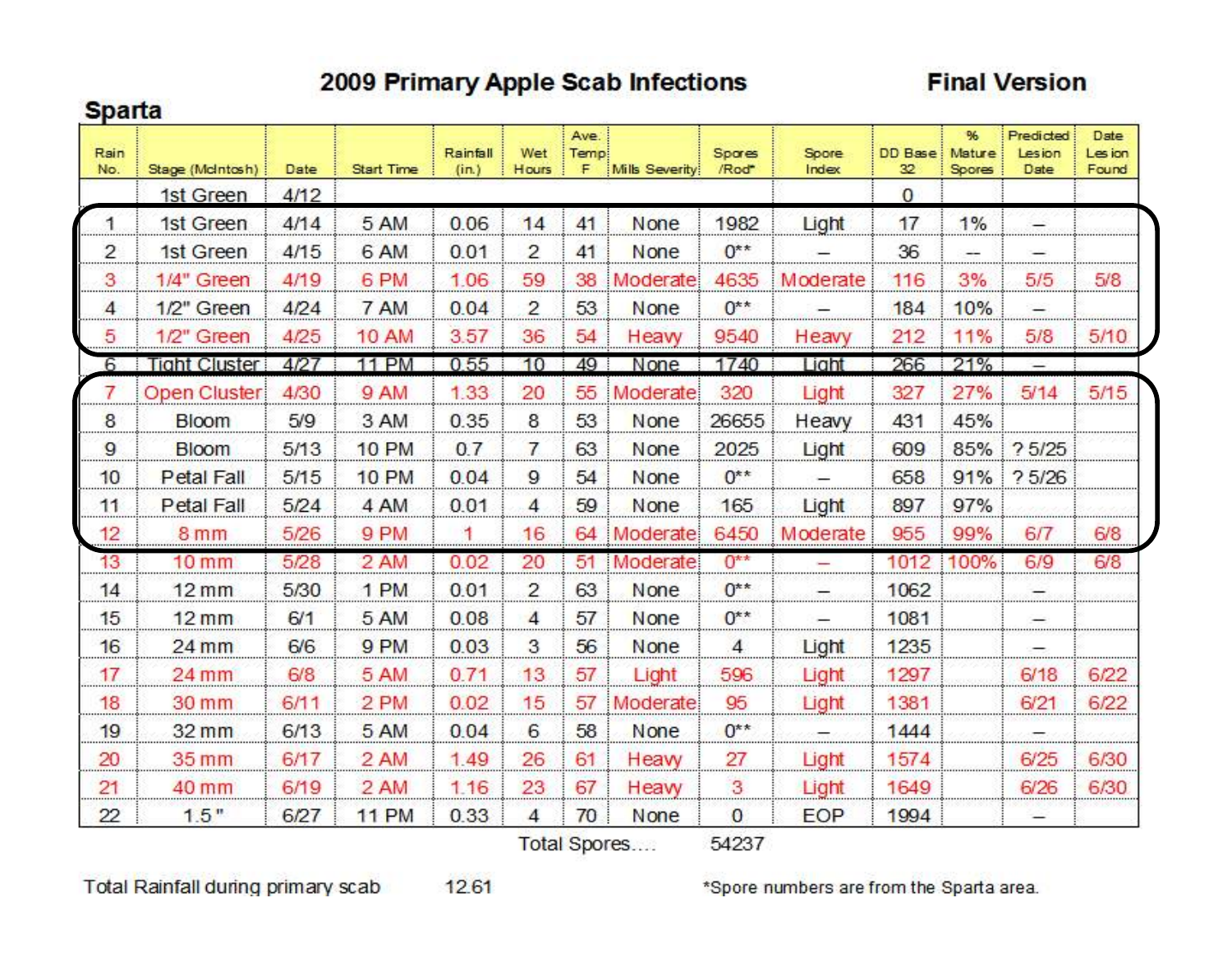Best Strategies for Scab Control and Resistance Management, 2010

- $\Box$  Inoculum reduction UREA to leaves, mowing
- <mark>□</mark> Start control early
- □ Protectant strategy -- KILL FUNGUS
- $\overline{\phantom{a}}$  Keep spray intervals tight
- <mark>□ Spray all middle</mark>s
- $\Box$  Ensure full coverage of trees
- $\overline{\Box}$  Spray in the rain (light rain) if necessary during long wetting periods
	- Captan, Mancozeb, Polyram, Sulfur OK in rain